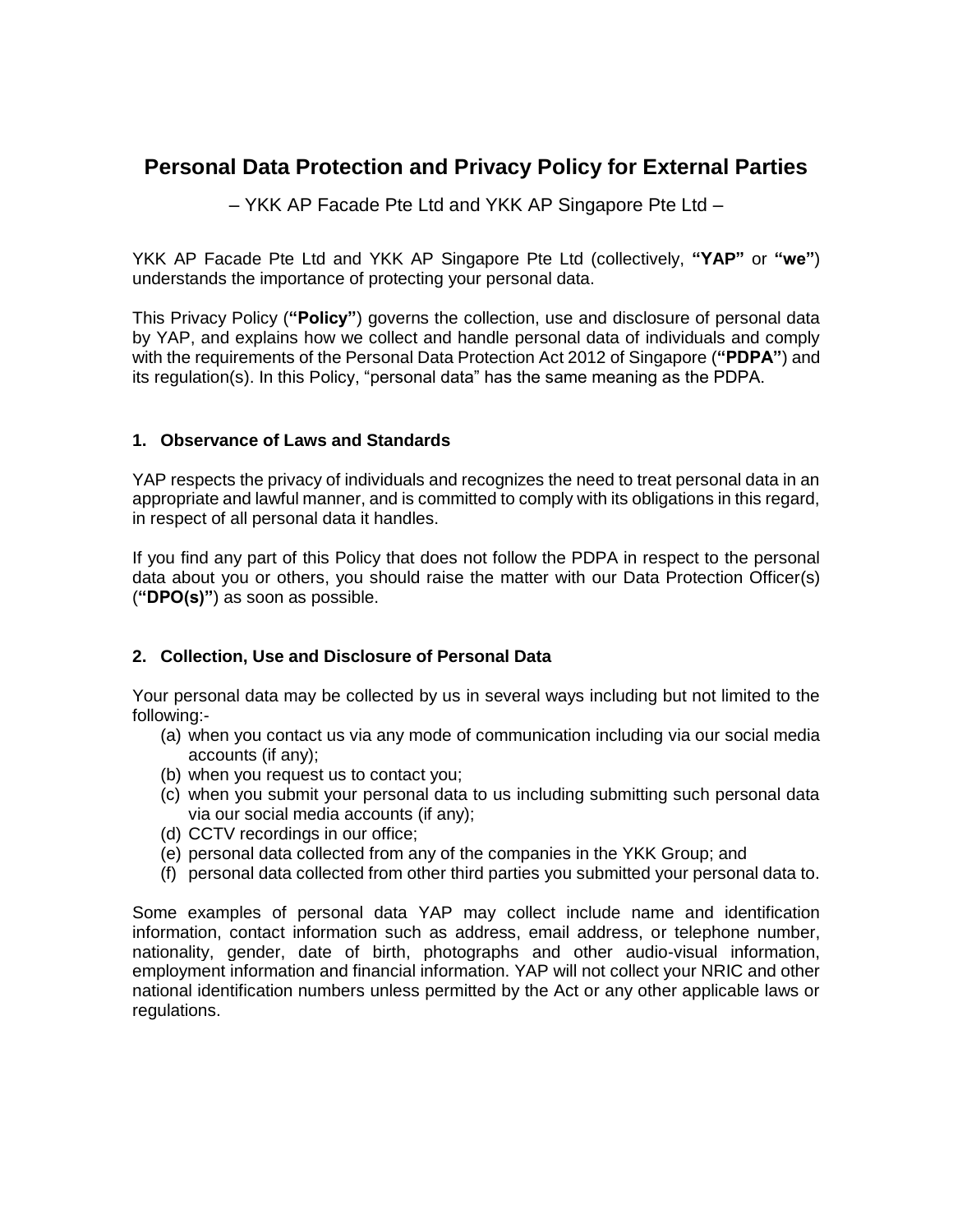YAP collects and uses the personal data it obtains for the purposes stated below. We may also disclose your personal data to third parties where necessary for the same stated purposes below.

### **(I) Customer personal data**

- (a) To provide YKK AP Group company products and services and to provide information about new YKK AP Group company products and services.
- (b) To provide after-sales service for YKK AP Group company products, or information about these after-sales services.
- (c) To carry out surveys and analysis of the use of YKK AP Group company products and services to determine, including but not limited to, the level of customer satisfaction in order to develop new products and improve services.
- (d) To deliver or install YKK AP Group company products and services.
- (e) To provide information about event campaigns and lectures being organized by YKK AP Group companies.
- (f) To respond to customers' inquiries.
- (g) To fulfill contractual obligations with customers.
- (h) To arrange business discussions and meetings with customers.
- (i) For general business/management and reporting purposes.
- (j) All other purposes related to the business.

#### **(II) Shareholder personal data**

- (a) To exercise the rights or fulfill the duties required by company law.
- (b) To implement policies that apply to the relationship between the company and the shareholders.
- (c) To manage the shareholders' information as required by law.

#### **(II) R&D partners, and individuals with who YKK Group employees have exchanged business cards with, personal data**

- (a) To carry out job-related communication with associates.
- (b) To fulfill contractual obligations with business partners.
- (c) To inform associates about business meetings and discussions.
- (d) To carry out communications needed for product and technological collaborative research and development with associates.

### **(III) Job applicant's personal data**

- (a) To communicate job selection information.
- (b) To assess the suitability of the job applicant to the position applied.
- (c) To determine conflict of interest between job applicant and Company.
- (d) To verify the identity of the job applicant and the accuracy of your personal details and other information provided to us (whether by you or by a third party).
- (e) For general business/management and reporting purposes.

### **(IV) Employees of YKK Group Companies**

(a) For general business/management and reporting purposes including but not limited to the following purposes:-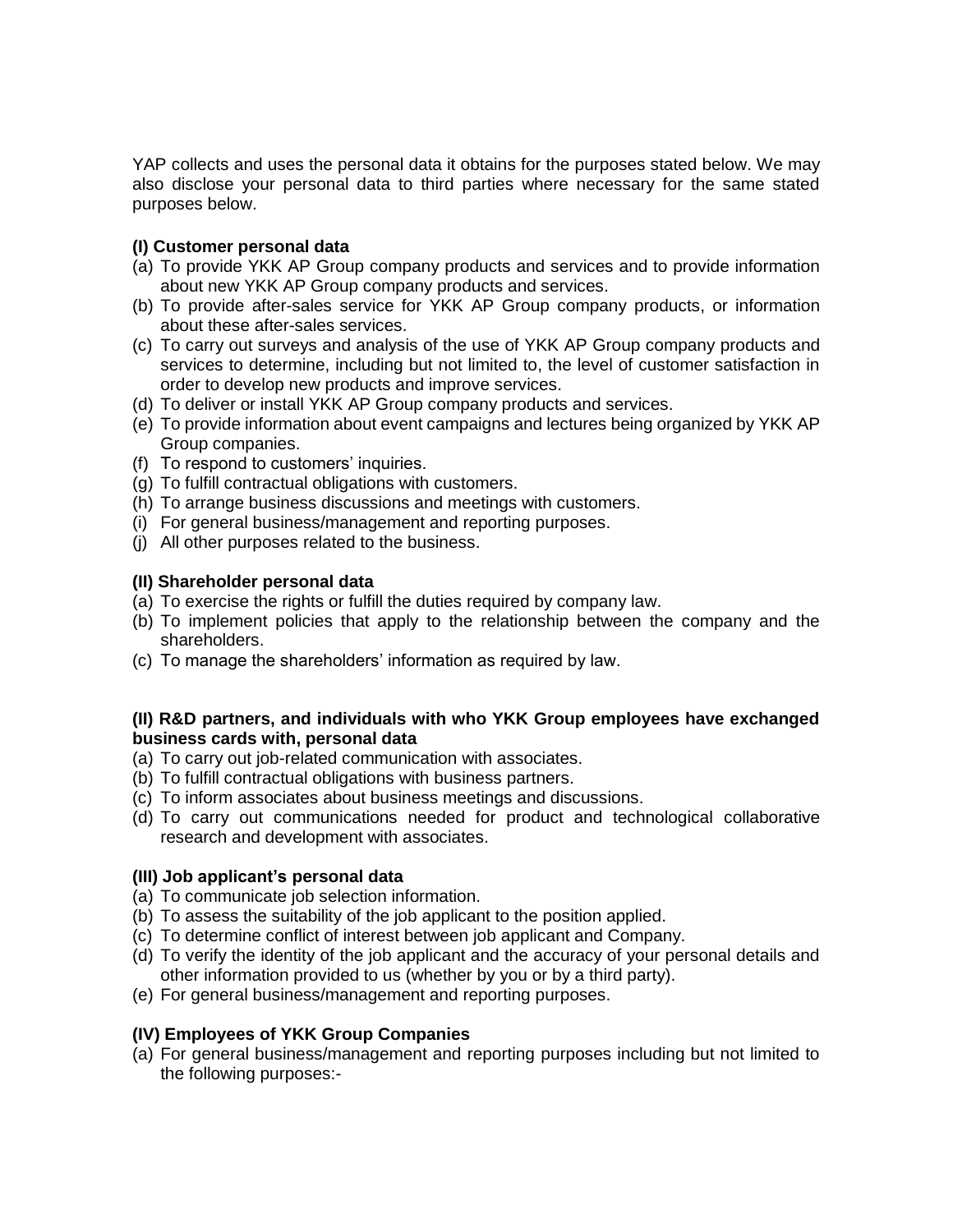- (i) compliance;
- (ii) internal audit;
- (iii) corporate governance; and
- (iv) employees satisfaction or engagement.

#### **(V) Employees of YAP's Sub-contractors**

(a)To fulfill YAP's and/or the main contractor's reporting, regulatory and/or legal obligations to the relevant authorities.

#### **(VI) Individuals that Contact Us**

(a) To respond to individual's request, question, feedback, or for the purpose stated at the time of submitting such personal data to us.

#### **(VII) Visitors to Our Office Premises**

(a) For security purposes such as to verify the identity of the visitor of our office.

By submitting your personal data to YAP, you agree and consent to the collection, use and/or disclosure of your personal data by YAP for some or all of the purposes mentioned above.

The purpose listed in the above clauses may continue to apply, even in situations where your relationship with us has been terminated or altered in any way, for a reasonable period thereafter (including, where applicable, a period to enable us to enforce our rights under any contract with you).

In cases where personal data is collected for a purpose not shown above, YAP will notify you of the purpose and seek your consent for collecting, using and/or disclosing your personal data for that purpose.

Subject to the provisions of any applicable law or regulations, your personal data may be collected, used and/or disclosed for the purposes listed above (where applicable), to the following:

- (a) YAP's staff;
- (b) YKK Corporation and/or YKK AP Inc (YAP's ultimate parent company and parent company in Japan respectively)
- (c) Agents, contractors or third party service providers who provide services to YAP;
- (d) Our professional advisers such as auditors and lawyers;
- (e) Relevant government regulators, statutory boards or authorities, or law enforcement agencies to comply with any laws, rules, guidelines, regulations or schemes imposed by any governmental authority; and
- (f) Any other party to whom you authorize us to disclose your personal data to.

YAP may engage a data intermediary to process and handle personal data on its behalf. In these cases, we will only work with recognized personal data management firms and shall enter into contracts with these data intermediaries to include provisions that clearly set out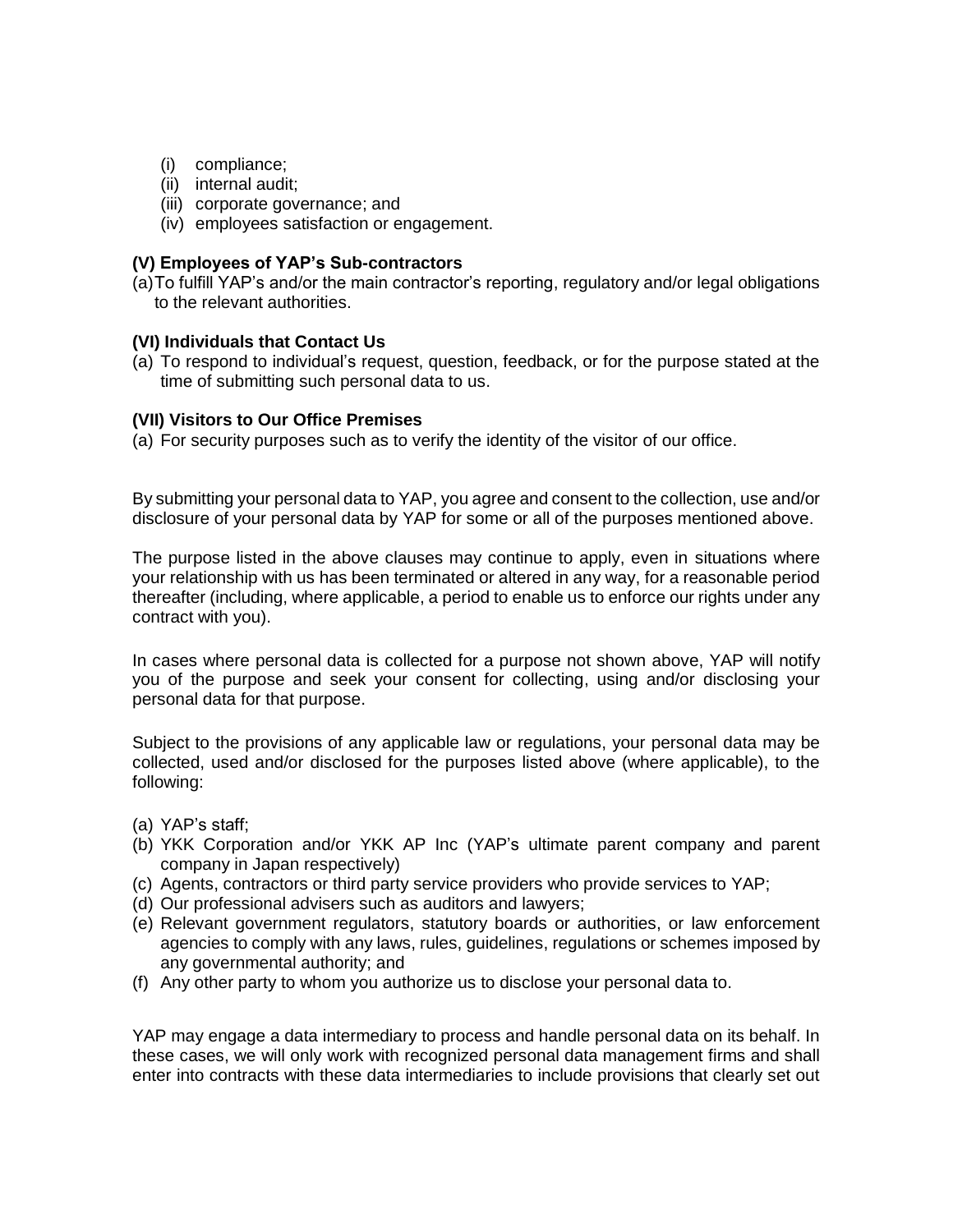the data intermediaries' responsibilities and obligations to ensure compliance with the PDPA.

## **3. Withdrawing Consent**

The consent that you provide for the collection, use and disclosure of your personal data will remain valid until such time it is being withdrawn by you in writing. You may withdraw consent and request us to stop using and/or disclosing your personal data for any or all of the purposes listed above by submitting your request in writing or via email to our DPO(s) at the contact details provided below.

In the event you withdraw your consent to YAP we shall cease to collect, use and/or disclose your personal data within 30 days upon receiving your withdrawal request. If we are unable to process and effect your request within 30 days, we shall inform you within this period by which we are able to process and effect your request.

Please note that once consent is withdrawn, it may not be possible for us to accomplish the purposes as set out above. We shall, in such circumstances, notify you before completing the processing of your request.

Please also note that withdrawing consent does not affect our right to continue to collect, use and disclose personal data where such collection, use and disclosure without consent is permitted or required under applicable laws.

## **4. Protection of Personal Data**

YAP has taken reasonable measures to protect your personal data from unauthorized access or modification, improper collection, use or disclosure, unlawful destruction or accidental loss. You should be aware, however, that no method of transmission over the internet or electronic storage is 100% secure. While security cannot be guaranteed, we strive to protect the security of the personal data and will constantly review and enhance our information security measures.

### **5. Access, Correction and Accuracy of Personal Data**

You may apply for a copy of your personal data held by YAP, or request for your personal data to be updated or corrected, by sending a formal written request to our DPO(s). Please be informed that we are entitled to charge a fee to recover the costs directly related to the access of the personal data for the time and effort spent by us in responding to the same, and will let you know the amount accordingly.

Within 30 days upon receiving your request, YAP shall:

(a) Provide you with a copy of your personal data under our custody and/or other relevant information in accordance with the PDPA therein;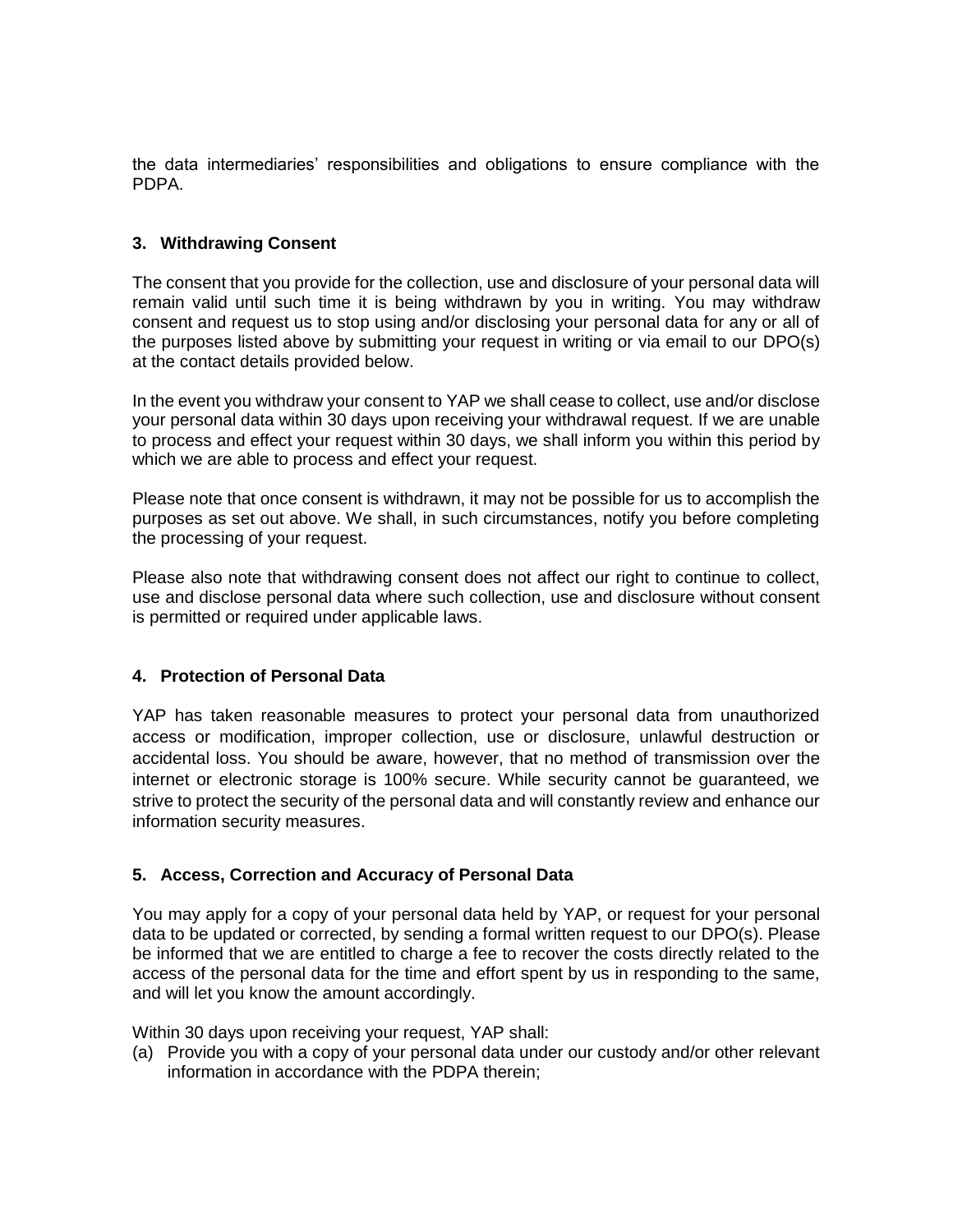- (b) Correct your personal data as soon as practicable and inform you that the relevant correction has been made;
- (c) Inform you that your request for access or correction of your personal data is rejected, if the request was made in circumstances predefined by the PDPA where such access or correction is prohibited or not required; or
- (d) Inform you that we require more time to respond to your request and the period/time by which we are able to effect your request.

We generally rely on personal data provided by you. You shall ensure that all personal data submitted to us is complete and accurate. Failure to do so may result in our inability to provide you with the information or fulfil the purposes stated above.

YAP shall make a reasonable effort to ensure that the personal data collected by or on behalf of YAP is accurate.

## **6. Retention of Personal Data**

We may retain your personal data for as long as it is necessary to fulfil the purpose for which it was collected, or as required or permitted by applicable laws.

We will cease to retain your personal data, or remove the means by which the data can be associated with you, as soon as it is reasonable to assume that such retention no longer serves the purpose for which the personal data was collected, and is no longer necessary for legal or business purposes.

### **7. Transfer of Personal Data**

The personal data we collect from you may be transferred to multiple destinations outside Singapore. YAP will ensure that any transfers of your personal data to a territory outside of Singapore will be in accordance with the PDPA so as to ensure a standard of protection to personal data so transferred that is comparable to the protection under the PDPA.

### **8. Third Party's Personal data**

If you are providing any third party's personal data to us, you represent to us that you have obtained the consent of that third party to provide us with his/her personal data for the relevant purposes.

### **9. Joint Use of Personal data among the YKK Group Companies**

All the YKK Group companies jointly use the following personal data gathered and YAP assumes responsibility for the management of such information. As abovementioned in Clause 7, we will ensure compliance with the PDPA if any personal data is transfer outside of Singapore.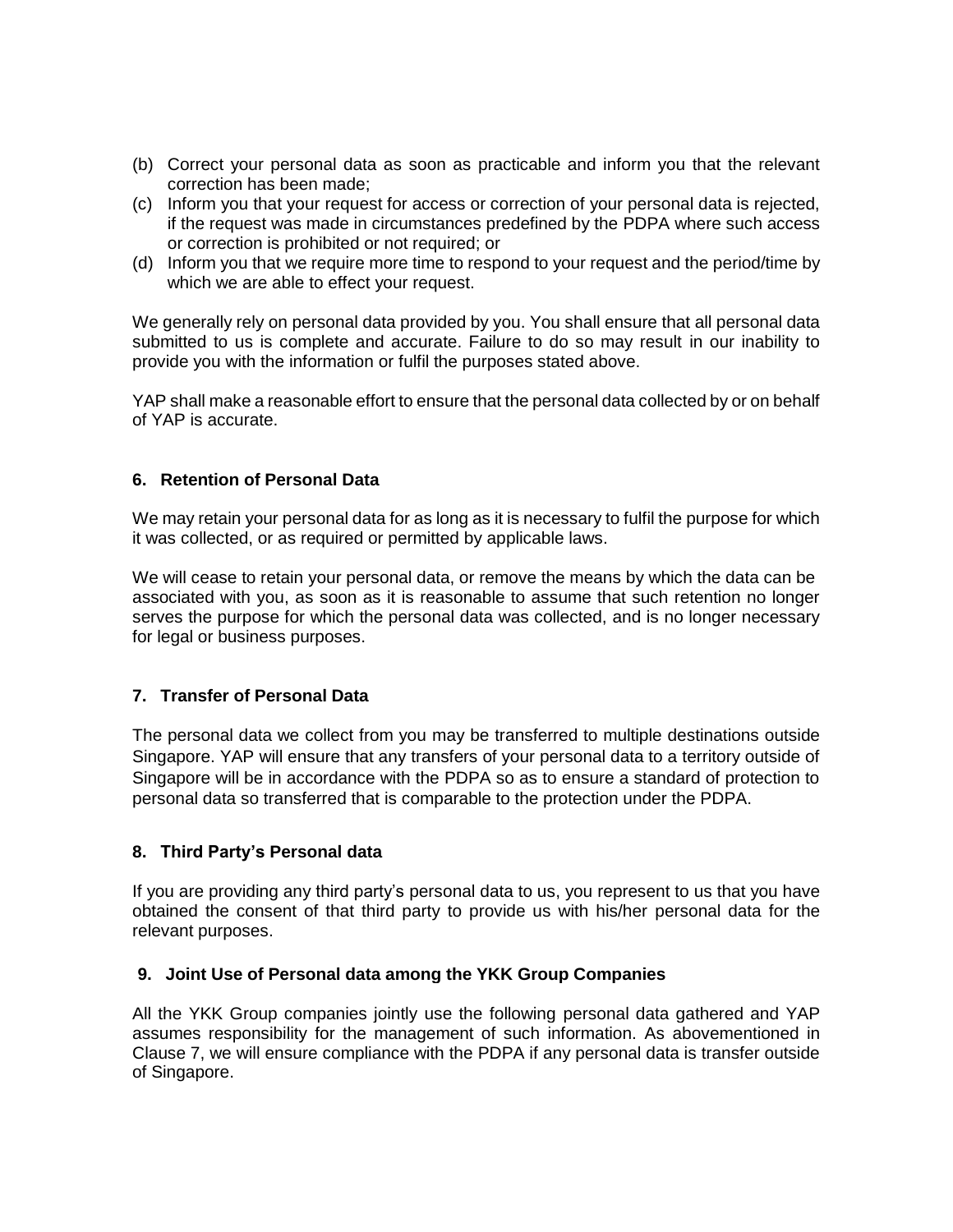#### **10. Establishment and Continual Improvement of Personal Data Management System for Personal Data Protection**

In order to appropriately manage personal data, YAP shall continually work towards improving the development of our data management system and internal company regulations.

#### **11. Use of Cookies**

Cookies are small text files that may be automatically stored on your web browser that can be retrieved by our website. We may use cookies to enable or enhance the functionality of our websites, or to analyze visitor traffic for marketing or other purposes. We may also use web analytic consultants to research certain usage and activities on parts of our website. Cookies can make our website more useful by storing information about your preferences, thus enabling us to provide a more personalized service to you.

Most web browsers are initially set to accept cookies. You can adjust settings on your web browser so that you will be notified when receiving a cookie. If you would prefer, you can set your web browser to disable cookies. However, by disabling them, you may not be able to use certain functions or enter certain parts of our websites.

#### **12. Social Media Widgets**

Our website includes social media features. These features may collect your IP address, which page you are visiting on our site, and may set a cookie to enable the feature to function properly. Social media features and widgets are either hosted by a third party or hosted directly on our websites. Your interactions with these features are governed by this Policy.

#### **13. Contact Information**

For any complaints, questions, concerns about our personal data protection policies and practices, withdrawal of consent, or to request access to, update or correct the personal data within our possession and control, please contact:

The Data Protection Officer YKK AP Facade Pte Ltd / YKK AP Singapore Pte Ltd 3 International Business Park #02-02/12 Nordic European Centre Singapore 609927 +65 6268 3333 Email: [tankl@ykkapfacade.com](mailto:%20tankl@ykkapfacade.com)